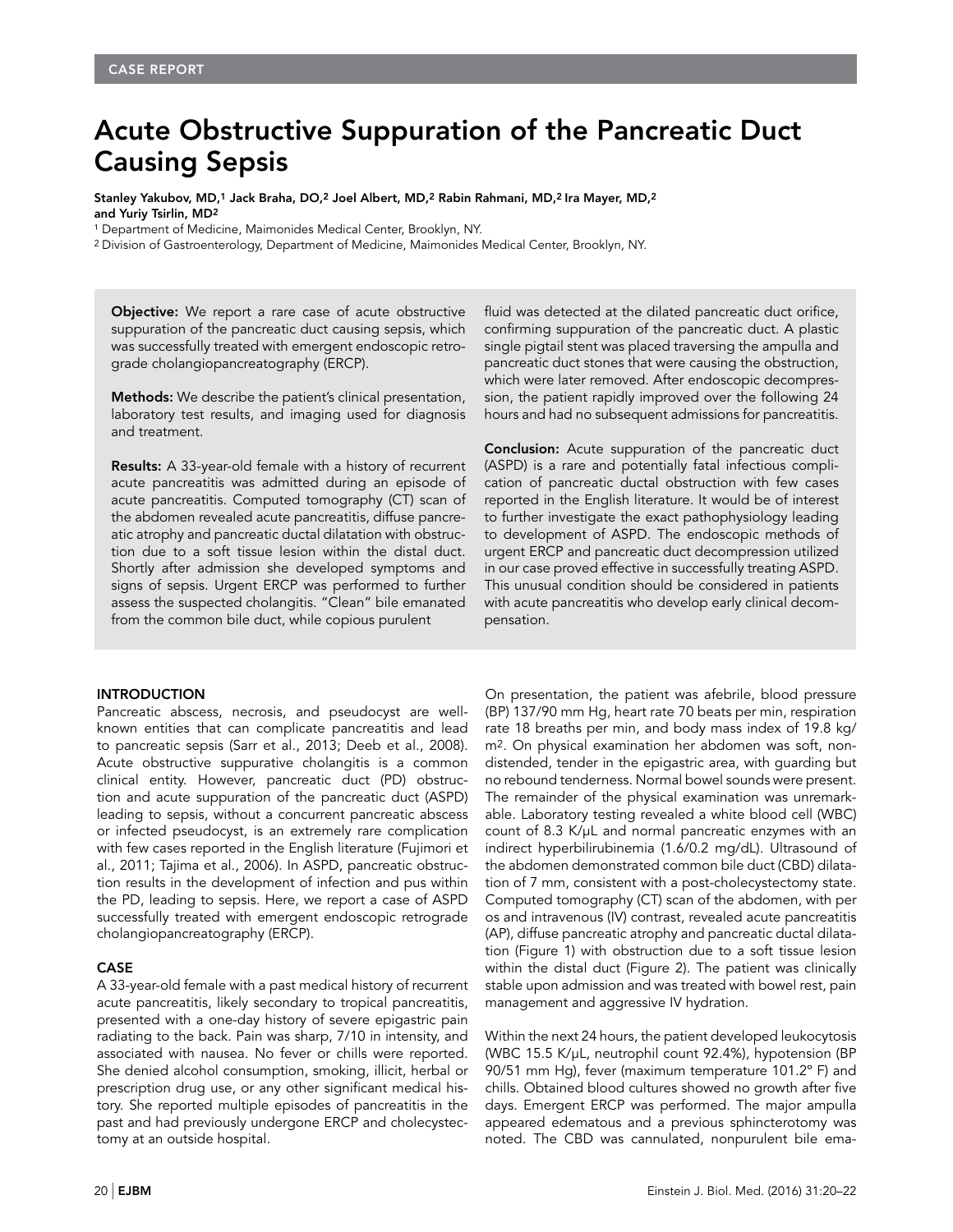

Figure 1 | Diffuse pancreatic ductal dilatation (arrow). Figure 2 | Soft tissue lesion (arrow) within the distal duct.

nated and cholangiogram did not reveal biliary obstruction. After pancreatic ductal cannulation, copious purulent fluid emanated from the orifice (Figure 3); however, due to the viscosity of the purulent fluid it could not be aspirated or cultured. A pancreaticogram revealed diffuse PD dilatation and multiple filling defects, consistent with stones. A plastic single pigtail stent was placed traversing the ampulla and PD filling defects. Purulent fluid drained from the stent, and was followed by clear pancreatic fluid. The patient rapidly improved over the following 24 hours. Prior to discharge, she underwent ERCP with pancreatic ductal sphincterotomy, multiple stone extraction (Figure 4), and pancreaticogram, which revealed no further filling defects. The remainder of the patient's hospital course was uneventful and she was discharged home. She followed up with the outpatient clinic and had no subsequent re-admissions over the next twelve months.

# **DISCUSSION**

Complications of acute pancreatitis are well known and include pseudocyst formation, pancreatic necrosis, and multisystem organ failure (Sarr et al., 2013; Deeb et al., 2008). Acute pancreatitis is also a risk factor for the development of chronic pancreatitis. Patients with chronic pancreatitis may suffer from chronic pain, exocrine deficiency and diabetes (Forsmark, 2013). Acute suppuration of the pancreatic duct is a rare but significant complication of chronic pancreatitis. ASPD develops due to obstruction of the pancreatic duct resulting in fluid and bacterial stasis (Deeb et al., 2008). Similar to ascending cholangitis, the pancreatic duct fills with pus and the patient quickly decompensates. The treatment of choice is resuscitation, broad-spectrum antibiotics and emergent endoscopic decompression (Fujimori et al., 2011; Tajima et al., 2006).

Risk factors for the development of ASPD have been suggested in the literature. A single culprit microorganism was identified in each of the three previously reported cases. The microorganisms were *Klebsiella ornithinolytica* (Deeb



et al., 2008), *Stenotrophomonas maltophilia* (Fujimori et al., 2011), and *Escherichia coli* (Tajima et al., 2006). While Weinman reported a case of ASPD, the culprit microorganism was not identified (Weinman, 1995). Risk factors thought to contribute to the development of ASPD in these previously reported cases included diabetes, posttransplant immunosuppression, and malignancy. Although conclusive evidence of bacterial infection via positive blood cultures is not available in this case, we strongly believe the patient's clinical presentation of fever, hypotension, leukocytosis, and purulent discharge from the pancreatic duct, and her improvement after intravenous antibiotics and emergent ERCP, suggest a bacterial etiology that contributed to sepsis.

Marotta et al. noted that patients with chronic pancreatitis were more susceptible to infections, likely due to impaired antibacterial activity of the pancreatic secretions, as compared to those with a normal pancreas (Marotta et al, 1997).



Figure 3 | Pus traversing the pancreatic duct orifice.



Figure 4 | Large stones from the pancreatic duct.